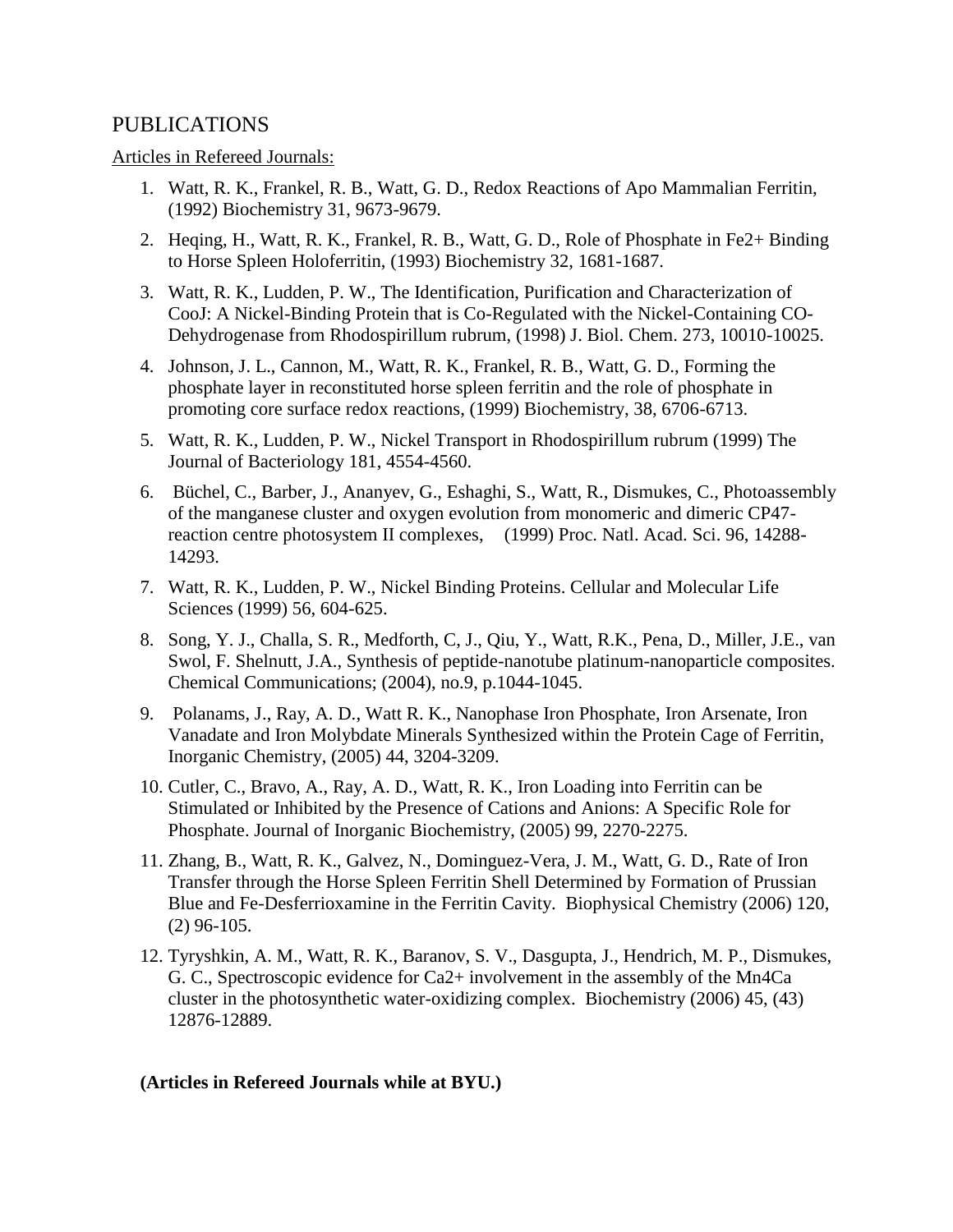- 13. Zhang, F., Gates, R. J., Smentkowski, V. S., Natarajan, S., Gale, B. K., Watt, R. K., Asplund, M. C., Linford, M. R., Direct Adsorption and Detection of Proteins, Including Ferritin, onto Microlens Array Patterned Bioarrays, J. Am. Chem. Soc. (2007), 129, 9252-9253.
- 14. Shin, K. M., Watt, R. K., Watt, G. D., Choi, S. H., Kim, H. H., Kim, S. I., Kim, S. J., Characterization of ferritin core on redox reactions as a nanocomposite for electron transfer. Electrochimica Acta (2010), 55, (10) 3486-3490.
- 15. Watt, R.K., Hilton, R. J., Graff, D. M., Oxido-Reduction is not the Only Mechanism Allowing Ions to Traverse The Ferritin Protein Shell (Invited Review), Biochim. Biophys. Acta (2010), 1800, 745-759.
- 16. Johnson J. Kenealey, J., Hilton, R.J., Bronsahan, D., Watt, R.K., Watt, G.D., Nonreductive iron release from horse spleen ferritin using desferoxamine chelation, J. Inorg. Biochem. (2011), 105, 202-207.
- 17. Watt, R.K., The many faces of the octahedral protein ferritin (Invited Review), BioMetals, (2011) 24 (3), 489-500.
- 18. Alejandro E. Yevenes, A. E., Marquez, V., Watt, R. K., Cloning and characterization of Chlorobium tepidum Ferritin, Biochimie (2011) 93 352-360.
- 19. Keyes, J. D., Hilton, R. J., Farrer, J., Watt, R. K., Ferritin as a Photocatalyst for Gold Nanoparticle Synthesis, Journal of Nanoparticle Research (2011) 13, 2563-2575.
- 20. Snow, C., Martineau, L. N., Hilton, R. J., Brown, S., Farrer, J., Boerio-Goates, J., Woodfield, B. F., Watt, R. K., Ferritin iron mineralization proceeds by different mechanisms in MOPS and imidazole buffers, J. Inorg. Biochem. (2011) 105, 972-977.
- 21. Orihuela, R., Fernández, B., Atrian, S., Watt, R. K., Domínguez-Vera, J. M., Capdevila, M. Ferritin and Metallothionein: Dangerous Liaisons. Chem. Comm. (2011) 28, 47(44). 12155-7.
- 22. López-Castro, J. D., Delgado, J. J., Perez-Omil, J. A., Gálvez, N., Cuesta, R., Watt R. K., Domínguez-Vera, J. M. A New Approach to the Ferritin Iron Core Growth: The Core Shape is a Fingerprint of the Protein Capsid Composition. Dalton Trans*.* (2012) **41**, 1320–1324.
- 23. Hilton, R. J., Andros, N. D., Watt, R. K., The Ferroxidase Center is Essential for Ferritin Iron Loading in the Presence of Phosphate and Minimizes Side Reactions that Form Fe(III)-Phosphate Colloids. BioMetals (2012) 25 (2), 259-273.
- 24. Hilton, R. J., Zhang, B., Watt, G. D., L. Naomi Martineau, Watt, R. K., Anion Deposition into Ferritin. J. Inorg. Biochem. (2012) 108, 8-14.
- 25. Hilton, R. J., Seare, M. C., Andros, N. D., Kenealley, Z., Watt, R. K., Phosphate Inhibits In Vitro Fe3+ Loading into Transferrin by Forming a Soluble Fe(III)-Phosphate Complex: A Potential Non-Transferrin Bound Iron Species. J. Inorg. Biochem. (2012) 110, 1-7.
- 26. Watt, R. K., A Unified Model for Ferritin Iron Loading by the Catalytic Center: Implications for Controlling "Free Iron" during Oxidative Stress. ChemBioChem (2013), 14, 415-419.